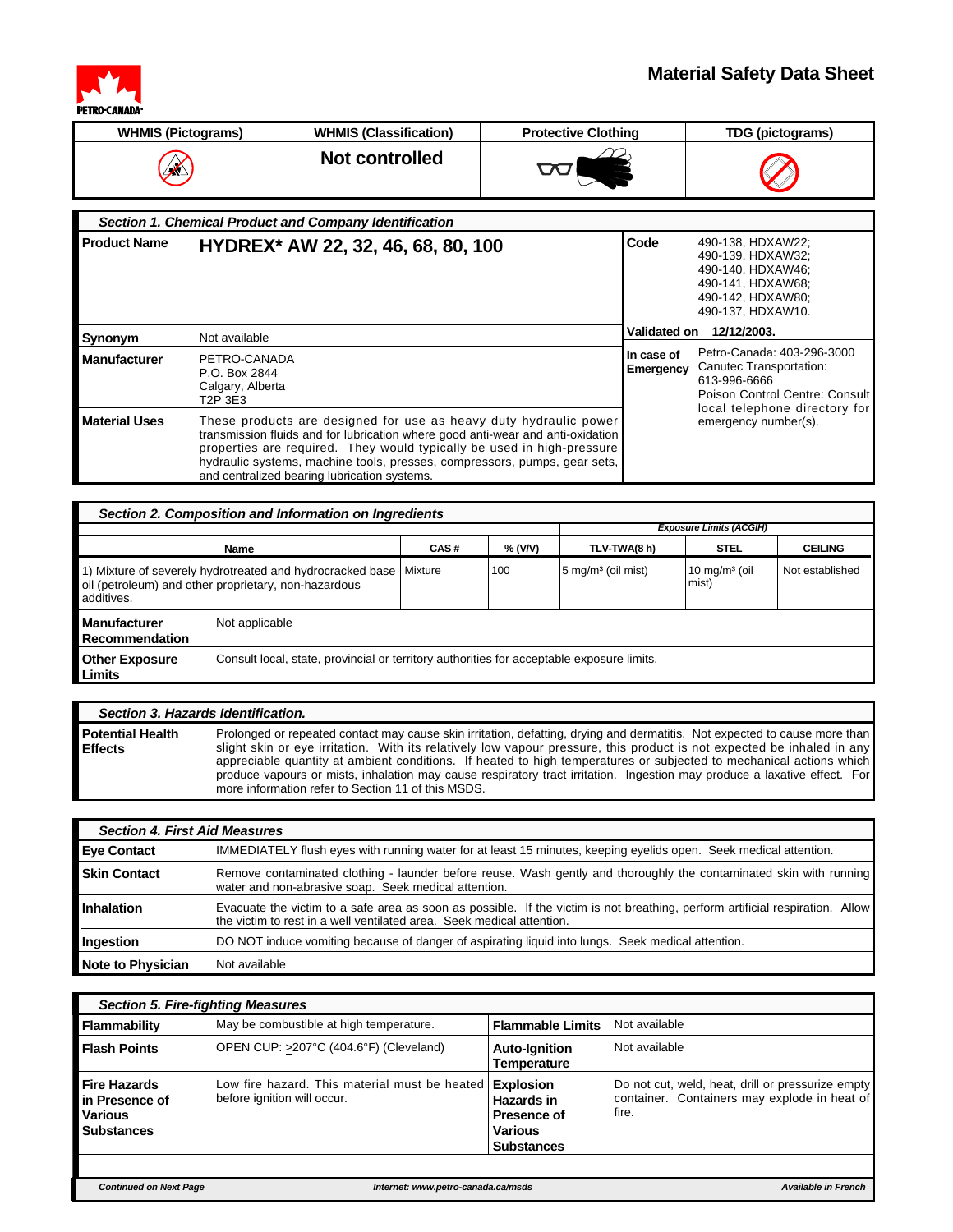| HYDREX* AW 22, 32, 46, 68, 80, 100                       |                                                                                                                                                                                                                                                                                                                                                                                                                                                                                                                                                                                                                                                                                                                                                                                                                                                                                                                                                                                                                                                                    | Page Number: 2 |
|----------------------------------------------------------|--------------------------------------------------------------------------------------------------------------------------------------------------------------------------------------------------------------------------------------------------------------------------------------------------------------------------------------------------------------------------------------------------------------------------------------------------------------------------------------------------------------------------------------------------------------------------------------------------------------------------------------------------------------------------------------------------------------------------------------------------------------------------------------------------------------------------------------------------------------------------------------------------------------------------------------------------------------------------------------------------------------------------------------------------------------------|----------------|
| <b>Products of</b><br><b>Combustion</b>                  | Carbon oxides (CO, CO2), nitrogen oxides (NOx), sulphur oxides (SOx), smoke and irritating vapours as products of<br>incomplete combustion.                                                                                                                                                                                                                                                                                                                                                                                                                                                                                                                                                                                                                                                                                                                                                                                                                                                                                                                        |                |
| <b>Fire Fighting</b><br>Media and<br><b>Instructions</b> | NAERG96, GUIDE 171, Substances (low to moderate hazard). If tank, rail car or tank truck is involved in a fire, ISOLATE<br>for 800 meters (0.5 mile) in all directions; also, consider initial evacuation for 800 meters (0.5 mile) in all directions. Shut<br>off fuel to fire if it is possible to do so without hazard. If this is impossible, withdraw from area and let fire burn out under<br>controlled conditions. Withdraw immediately in case of rising sound from venting safety device or any discolouration of<br>tank due to fire. Cool containing vessels with water spray in order to prevent pressure build-up, autoignition or explosion.<br>SMALL FIRE: use DRY chemicals, foam, water spray or CO2. LARGE FIRE: use water spray, fog or foam. For small<br>outdoor fires, portable fire extinguishers may be used, and self contained breathing apparatus (SCBA) may not be<br>required. For all indoor fires and any significant outdoor fires, SCBA is required. Respiratory and eye protection are<br>required for fire fighting personnel. |                |

## *Section 6. Accidental Release Measures* **Material Release or Spill**

Consult current National Emergency Response Guide Book (NAERG) for appropriate spill measures if necessary. Extinguish all ignition sources. Stop leak if safe to do so. Dike spilled material. Use appropriate inert absorbent material to absorb spilled product. Collect used absorbent for later disposal. Avoid contact with spilled material. Avoid contaminating sewers, streams, rivers and other water courses with spilled material. Notify appropriate authorities immediately.

|                | Section 7. Handling and Storage                                                                                                                                                                                                                                                                                                                                                                                                                                                                                                                                                                                   |  |  |  |
|----------------|-------------------------------------------------------------------------------------------------------------------------------------------------------------------------------------------------------------------------------------------------------------------------------------------------------------------------------------------------------------------------------------------------------------------------------------------------------------------------------------------------------------------------------------------------------------------------------------------------------------------|--|--|--|
| Handling       | Avoid contact with any sources of ignition, flames, heat, and sparks. Avoid eye contact. Avoid skin contact. Avoid<br>inhalation of product vapours or mists. Empty containers may contain product residue. Do not pressurize, cut, heat, or<br>weld empty containers. Do not reuse containers without commercial cleaning and/or reconditioning. Personnel who<br>handle this material should practice good personal hygiene during and after handling to help prevent accidental ingestion<br>of this product. Properly dispose of contaminated leather articles including shoes that cannot be decontaminated. |  |  |  |
| <b>Storage</b> | Store away from incompatible and reactive materials (See section 5 and 10). Keep container tightly closed. Store in dry,<br>cool, well-ventilated area.                                                                                                                                                                                                                                                                                                                                                                                                                                                           |  |  |  |

| Section 8. Exposure Controls/Personal Protection                                                                                                                                                                                                                                                                                                                                                 |
|--------------------------------------------------------------------------------------------------------------------------------------------------------------------------------------------------------------------------------------------------------------------------------------------------------------------------------------------------------------------------------------------------|
| <b>Engineering Controls</b> For normal application, special ventilation is not necessary. If user's operations generate vapours or mist, use ventilation to<br>keep exposure to airborne contaminants below the exposure limit. Make-up air should always be supplied to balance air<br>removed by exhaust ventilation. Ensure that eyewash station and safety shower are close to work-station. |
| Personal Protection - The selection of personal protective equipment varies, depending upon conditions of use.<br>Eyes Eye protection (i.e., safety glasses, safety goggles and/or face shield) should be determined based on conditions of use. If<br>product is used in an application where splashing may occur, the use of safety goggles and/or a face shield should be<br>considered.      |
| <b>Body</b> Wear appropriate clothing to prevent skin contact. As a minimum long sleeves and trousers should be worn.                                                                                                                                                                                                                                                                            |
| <b>Respiratory</b> Where concentrations in air may exceed the occupational exposure limits given in Section 2 (and those applicable to your<br>area) and where engineering, work practices or other means of exposure reduction are not adequate, NIOSH approved<br>respirators may be necessary to prevent overexposure by inhalation.                                                          |
| Hands Wear appropriate chemically protective gloves. When handling hot product ensure gloves are heat resistant and<br>insulated.                                                                                                                                                                                                                                                                |
| East Wear appropriate features to provent product from coming in contact with feat and okin                                                                                                                                                                                                                                                                                                      |

Feet Wear appropriate footwear to prevent product from coming in contact with feet and skin.

| <b>Section 9. Physical and Chemical Properties</b>         |                                         |                                                                                                                                                                                                                                                                                                                               |  |  |
|------------------------------------------------------------|-----------------------------------------|-------------------------------------------------------------------------------------------------------------------------------------------------------------------------------------------------------------------------------------------------------------------------------------------------------------------------------|--|--|
| <b>Physical State and</b><br>Viscous liquid.<br>Appearance | <b>Viscosity</b>                        | 22: 21.59 cSt @ 40°C, 4.26 cSt @ 100°C,<br>$VI = 101$<br>32: 34.5 cSt @ 40°C, 5.68 cSt @ 100°C,<br>$VI = 103$<br>46: 46.6 cSt @ 40°C, 6.94 cSt @ 100°C,<br>$VI = 105$<br>68: 65.7 cSt @ 40°C, 8.51 cSt @ 100°C, VI=99<br>80: 80.0 cSt @ 40°C, 9.71 cSt @ 100°C, VI=99<br>100: 100 cSt @ 40°C, 11.32 cSt @ 100°C,<br>$VI = 99$ |  |  |
| Colour<br>Pale, straw-yellow.                              | <b>Pour Point</b>                       | 22: -45°C (-49°F)<br>32: -39°C (-38°F)<br>46: -33°C (-27°F)<br>68: -33°C (-27°F)<br>80: -24°C (-11°F)<br>100: -30°C (-22°F)                                                                                                                                                                                                   |  |  |
| Odour<br>Mild petroleum oil like.                          | <b>Softening Point</b>                  | Not applicable.                                                                                                                                                                                                                                                                                                               |  |  |
| Not available<br><b>Odour Threshold</b>                    | <b>Dropping Point</b>                   | Not applicable.                                                                                                                                                                                                                                                                                                               |  |  |
| Not available<br><b>Boiling Point</b>                      | Penetration                             | Not applicable.                                                                                                                                                                                                                                                                                                               |  |  |
| $0.8587 - 0.8728$ kg/L @ 15°C (59°F).<br><b>Density</b>    | Oil / Water Dist.<br><b>Coefficient</b> | Not available                                                                                                                                                                                                                                                                                                                 |  |  |
| <b>Continued on Next Page</b>                              | Internet: www.petro-canada.ca/msds      | <b>Available in French</b>                                                                                                                                                                                                                                                                                                    |  |  |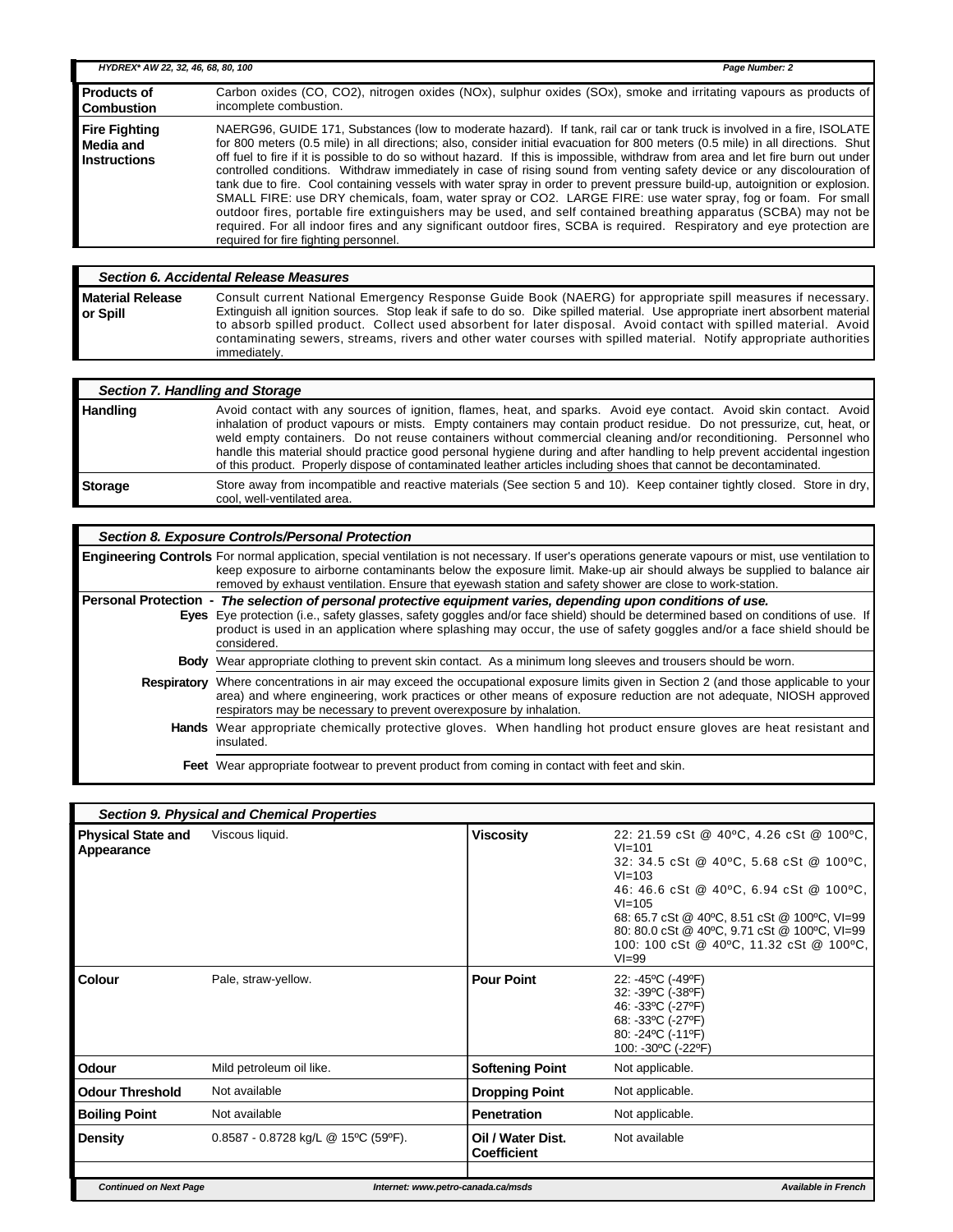| HYDREX* AW 22, 32, 46, 68, 80, 100 |                                                                                               |                     | Page Number: 3      |
|------------------------------------|-----------------------------------------------------------------------------------------------|---------------------|---------------------|
| <b>Vapour Density</b>              | Not available                                                                                 | Ionicity (in water) | Not available       |
| <b>Vapour Pressure</b>             | Negligible at ambient temperature and <b>Dispersion Properties</b> Not available<br>pressure. |                     |                     |
| <b>Volatility</b>                  | Non-volatile.                                                                                 | <b>Solubility</b>   | Insoluble in water. |

| Section 10. Stability and Reactivity                       |                                                                                           |                                         |                                                                                                                                                                     |  |
|------------------------------------------------------------|-------------------------------------------------------------------------------------------|-----------------------------------------|---------------------------------------------------------------------------------------------------------------------------------------------------------------------|--|
| <b>Corrosivity</b>                                         | Copper corrosion, 3h, 100°C (ASTM D0130): 1a                                              |                                         |                                                                                                                                                                     |  |
| <b>Stability</b>                                           | The product is stable under normal handling   <b>Hazardous</b><br>and storage conditions. | Polymerization                          | Will not occur under normal working conditions.                                                                                                                     |  |
| Incompatible<br>Substances /<br><b>Conditions to Avoid</b> | Reactive with oxidizing agents and acids.                                                 | <b>Decomposition</b><br><b>Products</b> | May release COx, SOx, H2S, POx, CaOx, ZnOx,<br>methacrylate monomers, aldehydes, alkyl<br>mercaptans, smoke and irritating vapours when<br>heated to decomposition. |  |

| <b>Section 11. Toxicological Information</b>           |                                                                                                                                                                                                                                                                                                                         |  |
|--------------------------------------------------------|-------------------------------------------------------------------------------------------------------------------------------------------------------------------------------------------------------------------------------------------------------------------------------------------------------------------------|--|
| <b>Routes of Entry</b>                                 | Skin contact, eye contact, inhalation and ingestion.                                                                                                                                                                                                                                                                    |  |
| <b>Acute Lethality</b>                                 | Acute toxicity information is not available for the product as a whole, therefore, data for some of the ingredients<br>is provided below:<br>Acute Oral toxicity (LD50): >5000 mg/kg (rat)<br>Acute Dermal toxicity (LD50): >2000 mg/kg (rabbit)<br>Acute Inhalation toxicity (LC50): >2500 mg/m <sup>3</sup> /4h (rat) |  |
| <b>Chronic or Other Toxic Effects</b><br>Dermal Route: | Prolonged or repeated contact may defat and dry skin, and cause dermatitis. Short-term exposure is expected<br>to cause only slight irritation, if any.                                                                                                                                                                 |  |
| Inhalation Route:                                      | With its relatively low vapour pressure, this product is not expected be inhaled in any appreciable quantity at<br>ambient conditions. If heated to high temperatures or subjected to mechanical actions which produce vapours<br>or mists, inhalation may cause respiratory tract irritation.                          |  |
| Oral Route:                                            | Ingestion of this product may lead to aspiration of the liquid, especially if vomiting occurs. This may result in<br>chemical pneumonitis (inflammation of the lungs) and/or pulmonary edema (an accumulation of fluid in the<br>lungs). May produce a laxative effect.                                                 |  |
| Eye Irritation/Inflammation:                           | Short-term exposure is expected to cause only slight irritation, if any.                                                                                                                                                                                                                                                |  |
| Immunotoxicity:                                        | Not available                                                                                                                                                                                                                                                                                                           |  |
| <b>Skin Sensitization:</b>                             | Contact with this product is not expected to cause skin sensitization, based upon the available data and the<br>known hazards of the components.                                                                                                                                                                        |  |
| <b>Respiratory Tract Sensitization:</b>                | Contact with this product is not expected to cause respiratory tract sensitization, based upon the available data<br>and the known hazards of the components.                                                                                                                                                           |  |
| Mutagenic:                                             | This product is not known to contain any components at $\epsilon$ = 0.1% that have been shown to cause<br>mutagenicity. Therefore, based upon the available data and the known hazards of the components, this<br>product is not expected to be a mutagen.                                                              |  |
| <b>Reproductive Toxicity:</b>                          | This product is not known to contain any components at > = 0.1% that have been shown to cause reproductive<br>toxicity. Therefore, based upon the available data and the known hazards of the components, this product is<br>not expected to be a reproductive toxin.                                                   |  |
| Teratogenicity/Embryotoxicity:                         | This product is not known to contain any components at $>= 0.1\%$ that have been shown to cause<br>teratogenicity and/or embryotoxicity. Therefore, based upon the available data and the known hazards of the<br>components, this product is not expected to be a teratogen/embryotoxin.                               |  |
| Carcinogenicity (ACGIH):                               | This product is not known to contain any chemicals at reportable quantities that are listed as Group A1 or A2<br>carcinogens by ACGIH.                                                                                                                                                                                  |  |
| Carcinogenicity (IARC):                                | This product is not known to contain any chemicals at reportable quantities that are listed as Group 1, 2A, or<br>2B carcinogens by IARC.                                                                                                                                                                               |  |
| Carcinogenicity (NTP):                                 | This product is not known to contain any chemicals at reportable quantities that are listed as carcinogens by<br>NTP.                                                                                                                                                                                                   |  |
| Carcinogenicity (IRIS):                                | This product is not known to contain any chemicals at reportable quantities that are listed as carcinogens by<br>IRIS.                                                                                                                                                                                                  |  |
| Carcinogenicity (OSHA):                                | This product is not known to contain any chemicals at reportable quantities that are listed as carcinogens by<br>OSHA.                                                                                                                                                                                                  |  |
| <b>Other Considerations</b>                            | No additional remark.                                                                                                                                                                                                                                                                                                   |  |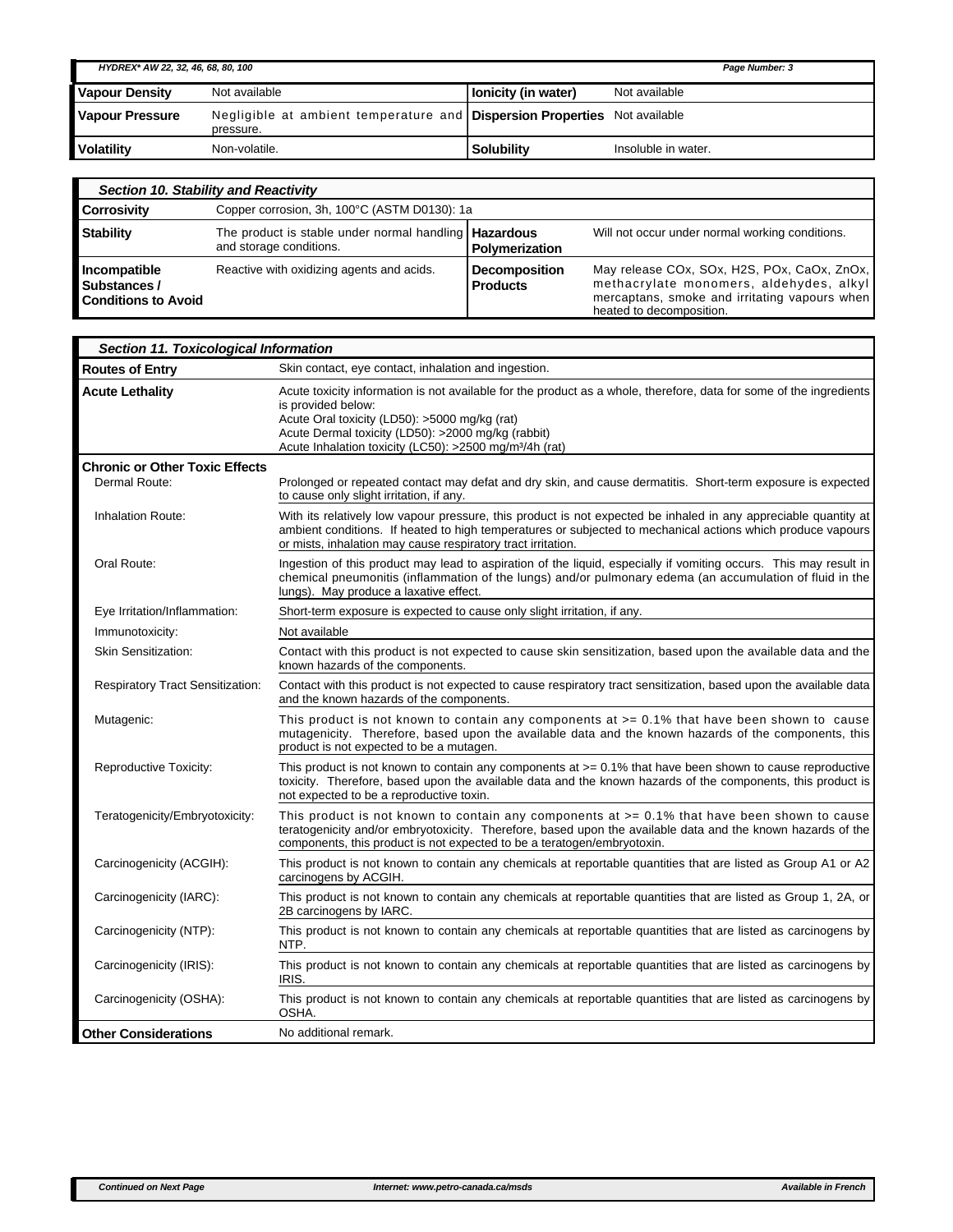*HYDREX\* AW 22, 32, 46, 68, 80, 100 Page Number: 4*

|                       | Section 12. Ecological Information |                                                            |               |
|-----------------------|------------------------------------|------------------------------------------------------------|---------------|
| Environmental<br>Fate | Not available                      | Persistance/<br><b>Bioaccumulation</b><br><b>Potential</b> | Not available |
| <b>BOD5 and COD</b>   | Not available                      | <b>Products of</b><br><b>Biodegradation</b>                | Not available |
|                       |                                    |                                                            |               |

**Additional Remarks** No additional remark.

*Section 13. Disposal Considerations* Waste Disposal Spent/ used/ waste product may meet the requirements of a hazardous waste. Consult your local or regional authorities. Ensure that waste management processes are in compliance with government requirements and local disposal regulations.

## *Section 14. Transport Information*

| <b>TDG Classification</b> | Not a hazardous material for transport Special Provisions  | Not applicable. |
|---------------------------|------------------------------------------------------------|-----------------|
|                           | according to the TDG Regulations. (Canada)   for Transport |                 |

| Section 15. Regulatory Information |                                                                                                                                                                                           |                             |                                                                                         |                                                |
|------------------------------------|-------------------------------------------------------------------------------------------------------------------------------------------------------------------------------------------|-----------------------------|-----------------------------------------------------------------------------------------|------------------------------------------------|
| Other<br><b>Regulations</b>        | This product is acceptable for use under the provisions of WHMIS-CPR. All components of this formulation are listed on<br>the CEPA-DSL (Domestic Substances List).                        |                             |                                                                                         |                                                |
|                                    | All components of this formulation are listed on the US EPA-TSCA Inventory.                                                                                                               |                             |                                                                                         |                                                |
|                                    | All components of this formulation are listed on EINECS or are exempt.                                                                                                                    |                             |                                                                                         |                                                |
|                                    | 32, 46, 68: German Water Hazard Classification (Verwaltungsvorschrift wassergefährdende Stoffe - VwVwS) WGK=1                                                                             |                             |                                                                                         |                                                |
|                                    | This product has been classified in accordance with the hazard criteria of the Controlled Products Regulations (CPR) and<br>the MSDS contains all of the information required by the CPR. |                             |                                                                                         |                                                |
|                                    | Please contact Product Safety for more information.                                                                                                                                       |                             |                                                                                         |                                                |
| <b>DSD/DPD (Europe)</b>            | Not classified under the Dangerous<br>Substances or Dangerous Preparations<br>Directives.                                                                                                 | <b>HCS (U.S.A.)</b>         | Does not meet the definitions of a health or<br>Communication Standard. (United States) | physical hazard according to the OSHA - Hazard |
| ADR (Europe)<br>(Pictograms)       |                                                                                                                                                                                           | DOT (U.S.A)<br>(Pictograms) |                                                                                         |                                                |
| <b>HMIS (U.S.A.)</b>               | <b>Health Hazard</b><br>NFPA (U.S.A.)<br>$\overline{1}$                                                                                                                                   |                             | Rating<br><b>Fire Hazard</b>                                                            | Insignificant                                  |
|                                    | <b>Fire Hazard</b><br>$\mathbf{1}$                                                                                                                                                        | Health                      | Reactivity                                                                              | Slight<br>Moderate                             |
|                                    | Reactivity<br>$\overline{0}$                                                                                                                                                              |                             | Specific hazard                                                                         | 3<br>High                                      |
|                                    | $\mathbf{B}$<br><b>Personal Protection</b>                                                                                                                                                |                             |                                                                                         | Extreme<br>4                                   |

| Section 16. Other Information                |                                                                           |                                                                |                            |
|----------------------------------------------|---------------------------------------------------------------------------|----------------------------------------------------------------|----------------------------|
| References                                   | Available upon request.                                                   |                                                                |                            |
|                                              | * Marque de commerce de Petro-Canada - Trademark                          |                                                                |                            |
| Glossary                                     |                                                                           |                                                                |                            |
|                                              | ACGIH - American Conference of Governmental Industrial Hygienists         | IRIS - Integrated Risk Information System                      |                            |
|                                              | ADR - Agreement on Dangerous goods by Road (Europe)                       | LD50/LC50 - Lethal Dose/Concentration kill 50%                 |                            |
|                                              | ASTM - American Society for Testing and Materials (                       | LDLo/LCLo - Lowest Published Lethal Dose/Concentration         |                            |
|                                              | BOD5 - Biological Oxygen Demand in 5 days                                 | NAERG'96 - North American Emergency Response Guide Book (1996) |                            |
| CAN/CGA B149.2                               | Propane Installation Code                                                 | NFPA - National Fire Prevention Association                    |                            |
| <b>CAS - Chemical Abstract Services</b>      |                                                                           | NIOSH - National Institute for Occupational Safety & Health    |                            |
|                                              | CEPA - Canadian Environmental Protection Act                              | NPRI - National Pollutant Release Inventory                    |                            |
|                                              | CERCLA - Comprehensive Environmental Response, Compensation and Liability | NSNR - New Substances Notification Regulations (Canada)        |                            |
| Act                                          |                                                                           | NTP - National Toxicology Program                              |                            |
| CFR - Code of Federal Regulations            |                                                                           | OSHA - Occupational Safety & Health Administration             |                            |
|                                              | CHIP - Chemicals Hazard Information and Packaging Approved Supply List    | PEL - Permissible Exposure Limit                               |                            |
|                                              | COD5 - Chemical Oxygen Demand in 5 days                                   | RCRA - Resource Conservation and Recovery Act                  |                            |
| <b>CPR - Controlled Products Regulations</b> |                                                                           | SARA - Superfund Amendments and Reorganization Act             |                            |
| DOT - Department of Transport                |                                                                           | SD - Single Dose                                               |                            |
|                                              | DSCL - Dangerous Substances Classification and Labeling (Europe)          | STEL - Short Term Exposure Limit (15 minutes)                  |                            |
|                                              | DSD/DPD - Dangerous Substances or Dangerous Preparations Directives       | TDG - Transportation Dangerous Goods (Canada)                  |                            |
| (Europe)                                     |                                                                           | TDLo/TCLo - Lowest Published Toxic Dose/Concentration          |                            |
| DSL - Domestic Substance List                |                                                                           | TLm - Median Tolerance Limit                                   |                            |
|                                              | EEC/EU - European Economic Community/European Union                       | TLV-TWA - Threshold Limit Value-Time Weighted Average          |                            |
|                                              | EINECS - European Inventory of Existing Commercial Chemical Substances    | <b>TSCA - Toxic Substances Control Act</b>                     |                            |
|                                              | EPCRA - Emergency Planning and Community Right to Know Act                | USEPA - United States Environmental Protection Agency          |                            |
| FDA - Food and Drug Administration           |                                                                           | USP - United States Pharmacopoeia                              |                            |
|                                              | FIFRA - Federal Insecticide, Fungicide and Rodenticide Act                | WHMIS - Workplace Hazardous Material Information System        |                            |
| <b>Continued on Next Page</b>                | Internet: www.petro-canada.ca/msds                                        |                                                                | <b>Available in French</b> |